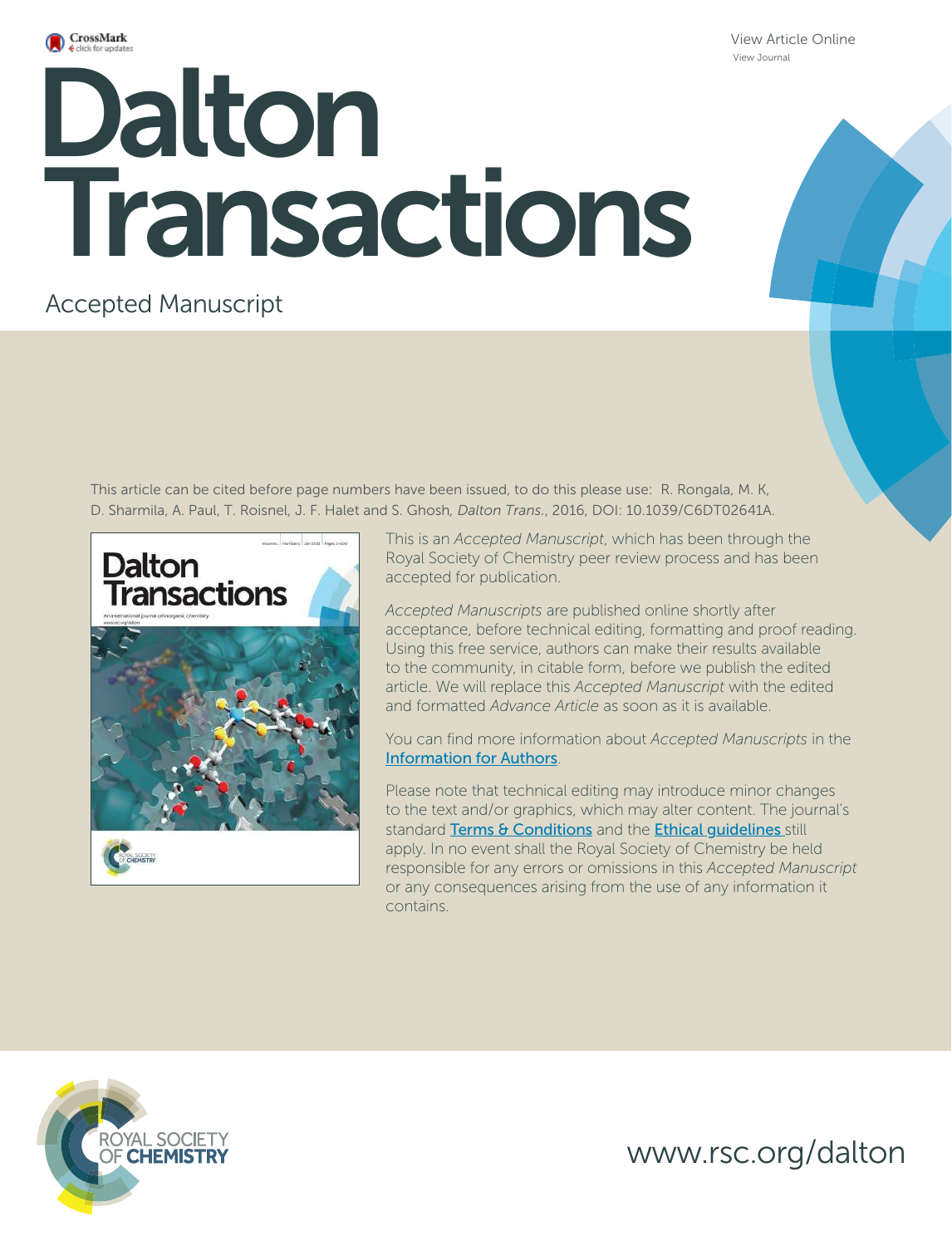Published on 02 September 2016. Downloaded by Cornell University Library on 04/09/2016 23:53:31

YAL SOCIETY<br>**CHEMISTRY** 

# **Journal Name**

# ARTICLE

Received 00th January 20xx, Accepted 00th January 20xx

DOI: 10.1039/x0xx00000x

**www.rsc.org/** 

# **Reactivity of cyclopentadienyl transition metal(II) complexes with borate ligands: structural characterization of the tolueneactivated molybdenum complex [Cp\*Mo(CO)2(***η* **3 -CH2C6H5)]**

Rongala Ramalakshmi, <sup>†,#</sup> K. Maheswari, <sup>†</sup> Dudekula Sharmila, † Anamika Paul, †Thierry Roisnel, <sup>#</sup> Jean-François Halet, $*$ ,  $*$  and Sundargopal Ghosh $*$ ,  $*$ 

Reactions of cyclopentadienyl transition-metal halide complexes  $[Cp*Mo(CO)_3Cl]$ , **1**, and  $[CpFe(CO)_2]$ , **2**,  $(Cp = C_5H_5$ ;  $Cp^* =$  $\eta$ <sup>5</sup>-C<sub>5</sub>Me<sub>5</sub>) with borate ligands are reported. Treatment of **1** with [NaBt<sub>2</sub>] (Bt<sub>2</sub> = dihydrobis(2-mercaptobenzothiazolyl)borate) in toluene yielded [Cp\*Mo(CO)<sub>2</sub>(C<sub>7</sub>H<sub>4</sub>S<sub>2</sub>N)], **3**, and [Cp\*Mo(CO)<sub>2</sub>( $\eta$ <sup>3</sup>-CH<sub>2</sub>C<sub>6</sub>H<sub>5</sub>)], **4**, with a selective binding of toluene through C–H activation followed by orthometallation. Note that compound **4** is structurally characterized toluene-activated molecule in which the metal is in *η*<sup>3</sup>-coordination mode. Under similar reaction conditions, [NaPy<sub>2</sub>] (Py<sub>2</sub> = dihydrobis(2-mercaptopyridyl)borate) produced only the mercaptopyridyl molybdenum complex [Cp\*Mo(CO)2(C5H4SN)], **5**, in good yield. On the other hand, when compound **2** was treated individually with [NaBt] (Bt = trihydro(2-mercapto-benzothiazolyl)borate) and [NaPy2] in THF, formation of the *η* 1 -coordinated complexes [CpFe(CO)2(C7H4S2N)], **6**, and [CpFe(CO)2(C5H4SN)], **7**, was observed. The solid-state molecular structures of compounds **3**, **4**, **6**, and **7** have been established by single-crystal X-ray crystallographic analyses.

## **Introduction**

Direct and selective C-H bond activation of unactivated hydrocarbons by transition-metal complexes continues to be an attractive goal due to its versatility in organic synthesis and natural gas conversions. $1$  Transition-metal complexes have always played a major role in site selective C-H activation of substituted arenes in which the competition appears between benzylic (sp<sup>3</sup>) and aromatic (sp<sup>2</sup>) C-H bonds.<sup>2</sup> The mechanistic pathway of these reactions have been the subject of several investigations. $^3$  During the last two decades, there have been several reports on arene activation by transition-metal complexes especially platinum and iridium (Chart 1, I-IV). $^{2-5}$ Recent reports revealed that metallation of arenes was also achieved by tungsten *η*<sup>3</sup>-allyl complexes,<sup>6</sup> mixed iron–tin metal clusters  $(V)$ , sterically encumbered cyclopentadienyl yttrium (VI), gadolinium,<sup>8</sup> and cerium complexes.<sup>9a</sup> Although all the reports describe the isolation of *η* 1 -coordination mode of the

Chennai 600 036, India. E-mail: sghosh@iitm.ac.in;



**Chart 1** Different coordination modes of arene and arene-activated transitionmetal complexes (I–VI)

arenes, a couple of reports support the formation of *η*<sup>3</sup>coordination.<sup>9b-g</sup> Thus, the synthesis of  $\eta^3$ -coordination by crystallographic characterization is of interest as this might constitute a milestone in this domain.

As part of our ongoing studies on the synthesis of metallaboranes $^{10-12}$  and their derivatives, $^{13,14}$  we have recently reported the C-H activation of arene and heteroarenes by early

 $^\dagger$ Department of Chemistry, Indian Institute of Technology Madras,

Fax: (+91) 44 2257 4202; Tel: (+91) 44 2257 4230

<sup>&</sup>quot;Institut des Sciences Chimiques de Rennes, UMR 6226 CNRS-Université de, Rennes 1, F-35042 Rennes Cedex, France.

Email: halet@univ-rennes1.fr

Electronic Supplementary Information (ESI) available: 3, 4, 6 and 7 had deposited with CCDC numbers 1451372(3), 1451371(4), 1451373(6), 1451374(7) and a MOL file of the Cartesian coordinates of calculated geometry 4 are provided as supporting information.For ESI and crystallographic data in CIF or other electronic format See DOI: 10.1039/x0xx00000x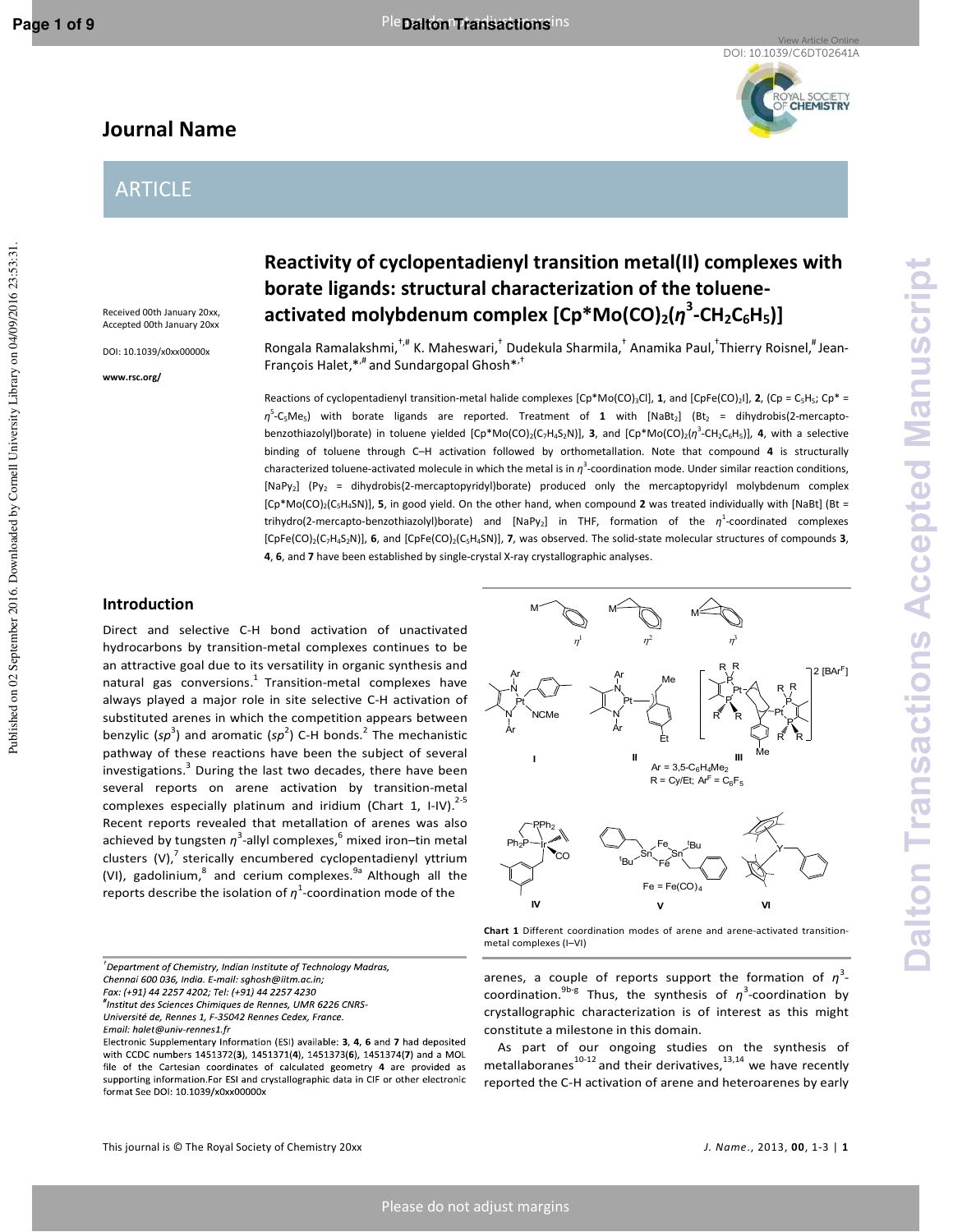View Article Online

transition metallaboranes, such as  $[(Cp*Ta)_{2}B_{5}H_{11}]^{15}$  In our continuing emphasis laid on late transition metals, we have recently demonstrated that  $[(Cp*Ru)_2B_3H_9]$ ,  $[(Cp*Rh)_2B_3H_7]$ and  $[Cp*MCl_2]_2$  (M = Ru, Rh, Ir) are good precursors for the synthesis of  $σ$ -borane/borate complexes.<sup>16</sup> We have also reported the synthesis of borate complexes from the reaction of  $[Cp*Mo(CO)<sub>3</sub>Me]$  with  $[BH<sub>3</sub>EPh]Li$  (E = S, Se, Te).<sup>17</sup> As part of our on-going synthesis of σ-borane/borate complexes, we have extended our studies to other metal precursors such as [Cp\*Mo(CO)<sub>3</sub>Cl] (1) and [CpFe(CO)<sub>2</sub>l] (2). Herein, we report the synthesis and structural characterization of novel complexes including toluene-activated monometallic molybdenum complex.

#### **Results and discussion**

#### **Reactivity of [Cp\*Mo(CO)3Cl] (1) with [NaBt<sup>2</sup> ] and [NaPy<sup>2</sup> ].**

As shown in Scheme 1, reaction of  $[Cp*Mo(CO)<sub>3</sub>Cl]$ , 1, with one equivalent of  $[NaBt<sub>2</sub>]$  (Bt<sub>2</sub> = dihydrobis(2-mercaptobenzothiazolyl)borate) yielded [Cp\*Mo(CO)<sub>2</sub>(C<sub>7</sub>H<sub>4</sub>S<sub>2</sub>N)], **3**, and a C-H activated product [Cp<sup>\*</sup>Mo(CO)<sub>2</sub>(η<sup>3</sup>-CH<sub>2</sub>C<sub>6</sub>H<sub>5</sub>)], **4**, in moderate yields. Being motivated by our preliminary results, we were encouraged to explore the feasibility of the same reaction under different solvents. Although similar reaction conditions were followed, only complex **3** was obtained regardless of the solvents, such as xylene, anisole or cyclohexane. Thus, orthometallated C-H activation was not observed. The same reaction was explored with the heavier congener of the group 6 metal precursor  $[Cp*W(CO)_3Cl]$  that gave several less yield products. However, due to instability and insufficient amount of compounds their isolation and characterization was not possible. On the basis of mass spectrometric and spectroscopic data, complexes **3** and **4** formulated as shown in Scheme 1.



**Scheme 1** Reactions of [Cp\*Mo(CO)<sub>3</sub>Cl] with borate ligands.

The <sup>1</sup>H NMR spectrum of **4** reveals the presence of one type of Cp<sup>\*</sup> signal at  $\delta$  = 1.73 ppm along with characteristic phenyl peaks in the aromatic region. In addition, resonance associated with benzylic



**Fig. 1** Molecular structure of **4**. Selected bond lengths (Å) and bond angles (°): Mo1–C1 2.262(4), Mo1–C2 2.367(4), Mo1–C3 2.449(4), C1–C2 1.424(6), C2–C3 1.400(7), C2–C7 1.420(7), C3–C4 1.427(7), Mo1–C8 1.960(5), C8–O1 1.153(6), Mo1–C9 1.926(5), C9–O2 1.168(6); Mo1–C1–C2 76.1(2), Mo1–C2–C3 76.3(2), Mo1–C3–C2 69.9(2), Mo1–C2–C1 68.1(2), Mo1–C8–O1 178.6(4). Mo1–C9–O2 177.9(4).

protons is observed at δ = 1.99 ppm. Compound **4** crystallizes in the triclinic crystal system with *P*-1 space group. The ORTEP diagram of **4** accompanied with selected bond parameters are shown in Fig. 1. The structure reveals that a benzylic group has been coordinated to molybdenum in a *η*<sup>3</sup>-fashion, acting as a formal allyl-like three-electron donor allowing the metal center to satisfy 18-electron rule. In general, *η* 3 -allyl-transition metal complexes are often key intermediates in many of the organic reactions. $^{18}$  Transition-metal benzyl complexes are usually synthesized by salt metathesis having a framework relatively similar to **4**, such as, [Cp\*Mo(NO)( $n^2$ -CH<sub>2</sub>C<sub>6</sub>H<sub>5</sub>)Cl],<sup>19</sup> [Cp<sup>\*</sup>Mo(NO)(η<sup>2</sup>-CH<sub>2</sub>C<sub>6</sub>H<sub>5</sub>)(CH<sub>2</sub>SiMe<sub>3</sub>)],<sup>20</sup> [Cr(N<sup>t</sup>Bu)<sub>2</sub>(η<sup>2</sup>-CH<sub>2</sub>C<sub>6</sub>H<sub>5</sub>)- $(\eta^1\text{-CH}_2\text{C}_6\text{H}_5)]^{21}$  and  $[Zr(\eta^1:\eta^2\text{-CH}_2\text{C}_6\text{H}_5)_4]^{22}$  However, the benzyl group of these complexes is bound to the metal either in  $\eta^1$  or  $\eta^2$  fashion. Interestingly, in compound **4**, the molybdenum center binds to a solvent toluene in a *η*<sup>3</sup>-fashion.

A thorough search at Cambridge Structural Data base indicates that the bond angles M-C(H<sub>2</sub>)-C<sub>6</sub>H<sub>5</sub> in the benzyl  $\eta$ <sup>x</sup>coordinated complexes ( $x = 1-3$ ) span in the range of 80-100°, such as  $81.10(4)^\circ$  in  $[Cp^*Mo(NO)(\eta^2\text{-}CH_2C_6H_5)Cl],^{19}$  or 82.97(12)° in  $[Cp*Mo(NO)(\eta^2-CH_2C_6H_5)(CH_2SiMe_3)]^{20}$  That measured in **4**, (76.2(2)°) is significantly smaller, reflecting a stronger interaction between molybdenum and the *η*<sup>3</sup>-benzyl group. The other pertinent bond parameters involving Mo- $Cp^*$ , Mo-CO and Mo-CH<sub>2</sub>C<sub>6</sub>H<sub>5</sub> are comparable to those of related complexes (Table S1, Supporting Information).<sup>19,20</sup>

As shown in Scheme 2, complex [Cp\*Mo(CO)<sub>3</sub>Cl], 1 is capable of activating toluene only in the presence of an additional  $[NaBt<sub>2</sub>]$  moiety by releasing  $[Bt]$ <sup>-</sup> (Bt = trihydro(2mercaptobenzthiazolyl)borate). A complex <sup>1</sup>H NMR spectrum was obtained for the reaction mixtures of [Cp\*Mo(CO)<sub>3</sub>Cl], 1 with  $[NaBt_2]$ . However, we were unable to isolate and characterize any intermediate species, preventing us to describe the role of diborate in the C-H activation of toluene.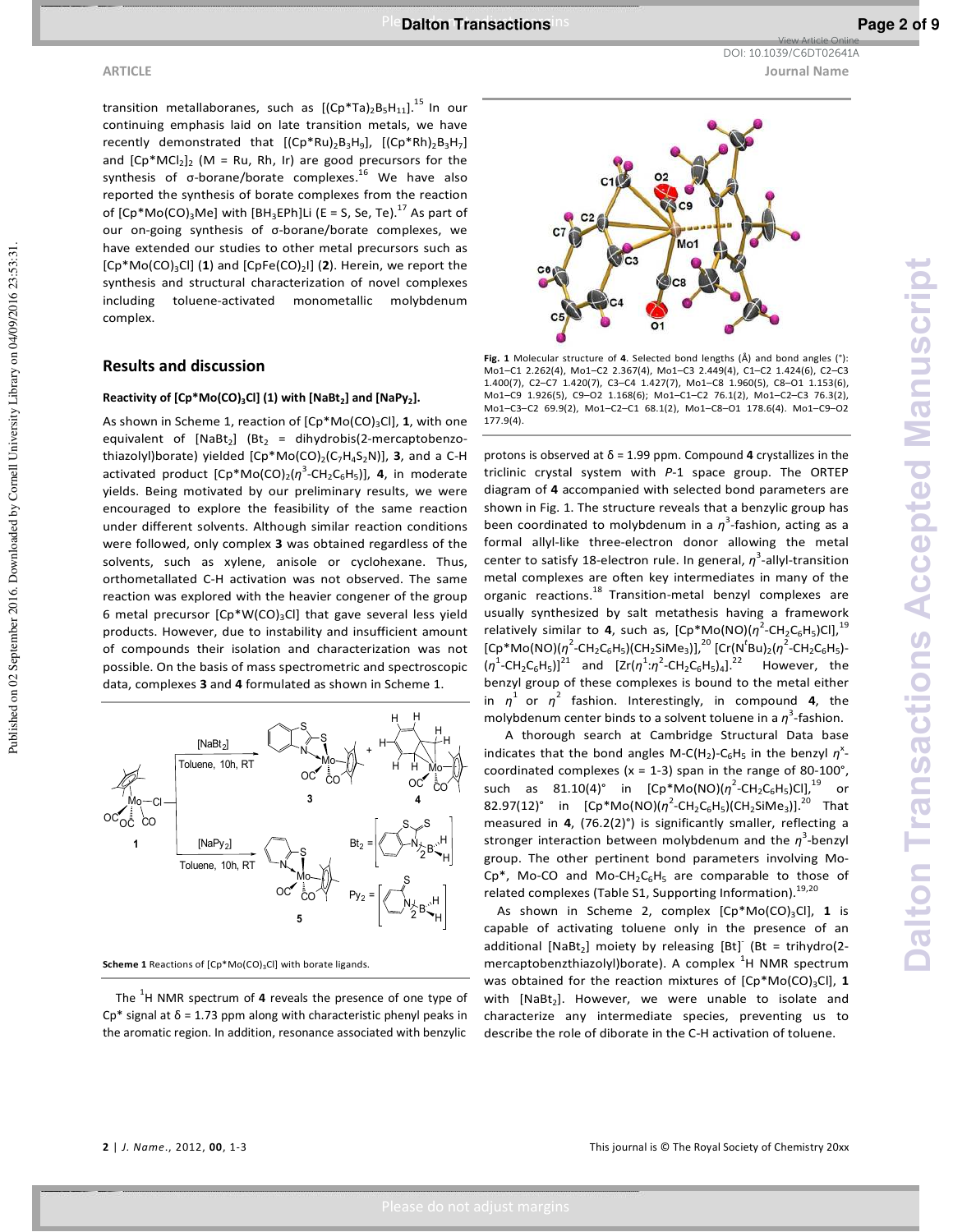**Dalton Transactions Accepted Manuscript**

**Dalton Transactions Accepted Manuscrip** 



**Scheme 2** Plausible mechanism for the selective orthometallated benzylic C–H activation of toluene.

Nevertheless, an intermediate compound [Cp\*Mo(CO)<sub>2</sub>BH<sub>3</sub>- $(C_7H_4S_2N)$ ] can be proposed that is related to recently isolated  $[Cp*Mo(CO)<sub>2</sub>BH<sub>3</sub>(1-benzothiazol-2-y]<sub>1</sub>].<sup>17</sup>$ </sub>

In order to understand the bonding properties of **4**, density functional theory (DFT) calculations were carried out on **4′** (Cp analogue of **4**) at the B3LYP level of theory. The optimized geometry compares relatively well with that of **4**. Mo-C1 distance is well reproduced, but Mo-C2 and Mo-C3 are little overestimated (Fig. S18, Supporting Information). The computed C-C separations in the  $\eta^3$ -benzyl group (C1-C2 = 1.44 and C2-C3 = 1.42 Å) are in a reasonably good agreement with the experimental values. They anticipate partial double bonds, suggesting some delocalization of *n*-electron density over C1-C2-C3 backbone. The rather acute Mo-C1-C2 angle measured in **4** (76.1(2)°) is well reproduced in **4′** (78.3°). An energy gap between the highest occupied molecular orbital (HOMO) and the lowest unoccupied molecular orbital (LUMO) of about 3 eV is computed for **4′**, which indicates that **4** is thermodynamically stable (Fig. S19, Supporting Information). Further, we have observed that HOMO-5 and HOMO-6 show some bonding Mo-C interaction (Fig. S20, Supporting Information).



The *η* 3 -benzyl group in **4** can be considered as an allyl-like system, which is asymmetrically bonded to the molybdenum atom. Therefore, it is interesting to compare **4** with Davison's  $η$ <sup>3</sup>-allyl complex [CpMo(CO)<sub>2</sub>( $η$ <sup>3</sup>-C<sub>3</sub>H<sub>5</sub>)].<sup>23</sup> Strong interaction between the Mo fragment and *η* 3 -benzyl group is confirmed by a natural bond orbital  $(NBO)^{41}$  analysis of  $4'$  (Fig. S21, Supporting Information). Atomic charges on C1, C2 and C3 are

-0.484, -0.047 and -0.242, respectively, which are comparable to those of the carbon atoms of the allyl group in  $[CDMo(CO)<sub>2</sub>(\eta<sup>3</sup>-C<sub>3</sub>H<sub>5</sub>)]$  (Fig. 2). This further indicates that the electron π-density of the benzyl ligand is mainly localized on C1 and the *ortho* carbon C3. On the other hand, a slight amount localized on other carbon atoms of the benzyl ring (- 0.23 in total). The substantial Wiberg bond indices (WBI) of 0.679, 0.197 and 0.335 further confirm the strong bonding interaction between Mo and C1 and to a lesser extent between Mo1 and C2 and C3.

The other main product obtained from the reaction of **1** with one equivalent of  $[NaBt_2]$  is  $[Cp^*Mo(CO)_2(C_7H_4S_2N)]$ , 3 (Scheme 1). It adopts a four-legged piano-stool structure (Fig. 3) considering two carbonyls and a  $\eta^2$ -coordinated mercaptobenzothiazolyl ligand as four legs and it obeys the 18 elctron rule.<sup>24</sup>

Further, we have extended our experiments to different borate ligand with the same metal precursor. As shown in Scheme 1, one equivalent of  $[NaPy_2]$  (Py<sub>2</sub> = dihydrobis(2mercapto-pyridyl)borate) with **1** yielded only the molybdenum mercaptopyridyl adduct [Cp\*Mo(CO)<sub>2</sub>(C<sub>5</sub>H<sub>4</sub>SN)], **5**, in good yield. Very recently, this compound which also adopts a fourlegged piano-stool geometry was reported by another synthetic route and was structurally characterized.<sup>25</sup> The Cp analogues of both 3 and 5 are reported in literature.<sup>26,27</sup> Single crystal X-ray structures of **3** and **5**<sup>25</sup> reveal that they both crystallize in an *endo* conformation, whereas their Cp analogues show an *exo* geometry, differing in the orientation of the chelate ligand with respect to the Cp\*/Cp unit (Fig. S17, Supporting Information). Table S2 (Supporting Information) provides a comparison of pertinent bond and torsion angles of **3** and **5** and their Cp analogues. Bond angles and bond parameters associated with Mo-S, Mo-N, Mo-C and Mo-Cp\* are within the range of the values reported for related compounds.<sup>26-28</sup>



**Fig. 3** Molecular structure of **3**. Selected bond lengths (Å) and bond angles (°): Mo1–S2 2.5564(7), Mo1–N21 2.190(2), Mo1–C11 1.972(3), Mo1–C13 1.965(3), S1–C28 1.752(3), S2–C28 1.710(3), C28–N21 1.321(3), C13–O14 1.153(3); S2– Mo1–N21 64.59(6), S2–Mo1–C13 84.47(7), C13–Mo1–C11 76.52(10), C11–Mo1– N21 86.28(9), N21–C28–S2 114.31(19).

#### **Reactivity of [CpFe(CO)<sup>2</sup> I] (2) with [NaBt] and [NaPy<sup>2</sup> ].**

Further, we have extended this chemistry to group 8 metal precursor, [CpFe(CO)<sub>2</sub>I], 2, and it was observed that no clear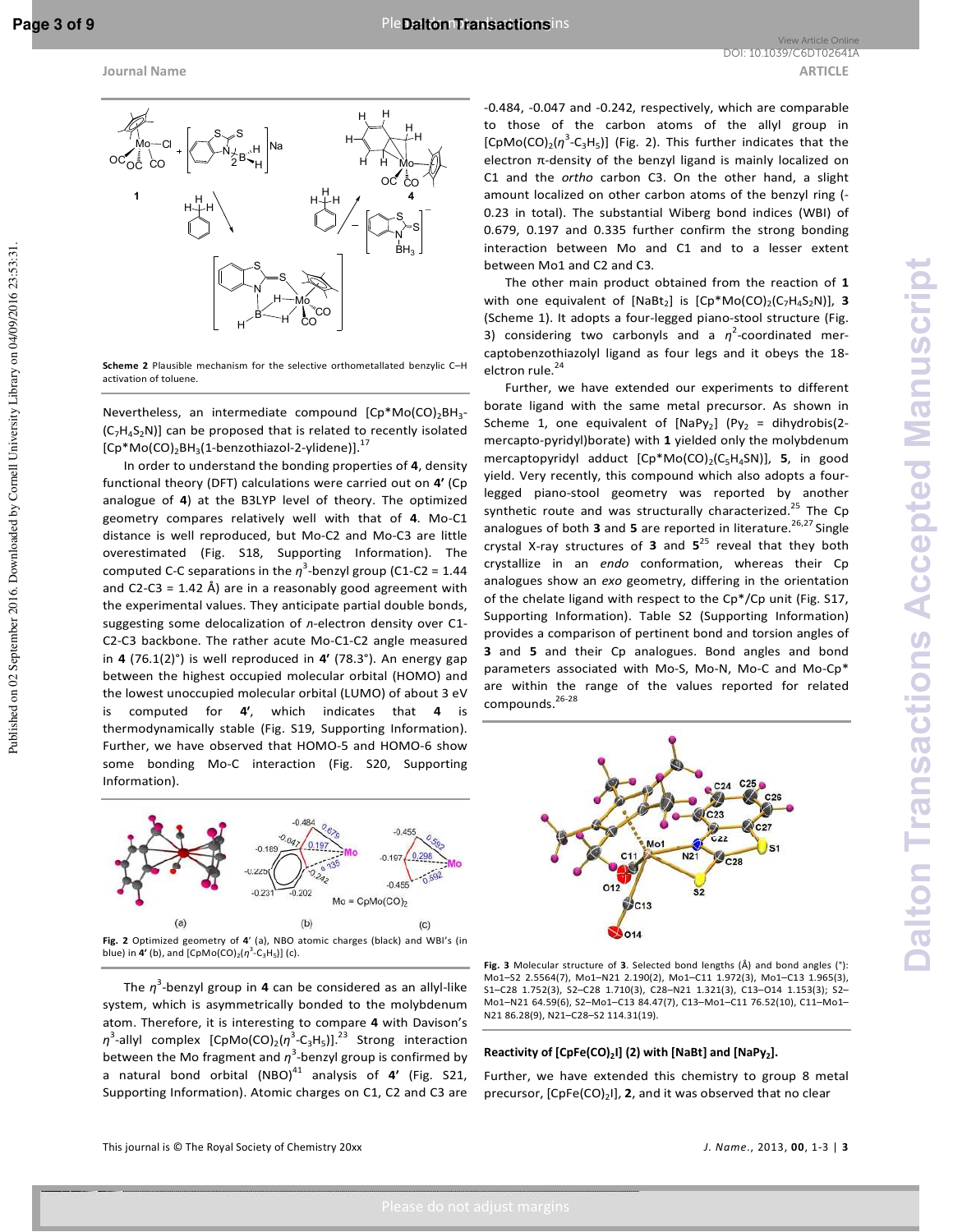Published on 02 September 2016. Downloaded by Cornell University Library on 04/09/2016 23:53:31

**ARTICLE Journal Name** View Article Online DOI: 10.1039/C6DT02641A



**Scheme 3** Reaction of [CpFe(CO)<sub>2</sub>I] with borate ligands.

reaction with  $[NaBt<sub>2</sub>]$  in toluene. On the other hand, it independently reacts with [NaBt] (Bt = trihydro(2 mercaptobenzothiazolyl)borate) and [NaPy<sub>2</sub>] in THF forming the 18-electron mercapto-benzothiazolyl and mercaptopyridyl iron adducts  $[CpFe(CO)<sub>2</sub>(C<sub>7</sub>H<sub>4</sub>S<sub>2</sub>N)],$  **6**, and [CpFe(CO)<sub>2</sub>(C<sub>5</sub>H<sub>4</sub>SN], 7, respectively, in moderate yields.

The <sup>1</sup>H NMR spectra of 6 and 7 show the presence of one singlet for the cyclopentadienyl protons along with resonances associated with respective mercaptobenzothiazolyl and mercaptopyridyl aromatic protons. The IR spectra show intense bands in the region 2036 to 1988  $cm<sup>-1</sup>$ , characteristics of terminal carbonyl groups. Needle-shaped crystals of **6** and **7**, which were subjected to X-ray analysis, were grown from a hexane/DCM mixture. Their ORTEP diagrams along with



**Fig. 4** Molecular structure of **6**. Selected bond lengths (Å) and bond angles (°): Fe2–S11 2.278(3), Fe2–C41 1.779(9), Fe2–C43 1.789(10), S11–C51 1.735(9), N52–C51 1.297(12), S12–C51 1.776(10), S12–C58 1.739(9); Fe2–S11–C51 107.7(3), S11–C51–N52 129.0(8), S11–C51–S12 115.3(5), S11–Fe2–C41 88.7(4), S11–Fe2–C43 90.6(4), C41–Fe2–C43 95.5(5), Fe2–C41–O42 176.7(10), Fe2–C43– O44 177.2(11).



**Fig. 5** Molecular structure of **7**. Selected bond lengths (Å) and bond angles (°): Fe1–S2 2.2651(18), Fe1–C6 1.772(6), Fe1–C7 1.778(6), S2–C11 1.752(6), N5–C11 1.330(8), N5–C9 1.353(8); Fe1–S2–C11 110.3(2), S2–C11–N5 121.2(5), S2–C11– C13 116.2(5), S2–Fe1–C6 91.9(2), S2–Fe1–C7 91.9(2), C6–Fe1–C7 94.7(3), Fe1– C6–O4 176.8(6), Fe1–C7–O3 177.4(6).

selected metrical parameters are shown in Fig. 4 and Fig. 5, respectively. The molecular structures depict the well-known three-legged piano-stool geometry, in which the *η* 1 mercaptobenzothiazolyl or *η*<sup>1</sup>-mercaptopyridyl ligand occupies one of the three legs. The structural similarity between **6** and **7** mainly concern the *η* 1 -coordination of the mercaptobenzothiazolyl and mercaptopyridyl moieties. The Fe-S bond distances differ in these complexes (2.265 Å for **6** and 2.35 Å for **7**) but are in the range of those reported in related organo iron sulphur complexes.<sup>29</sup> In compound 7 the pyridyl unit lies 1.659 Å below the 'basal' plane made by S2-O3-O4, whereas the benzothiazolyl group in compound **6** lies 0.169 Å above the

'basal' plane S11-O42-O44. The Fe2-S11-C51 bond angle in **6** (107.7°) and the Fe1-S2-C11 bond angle (110.34°) in **7** are slightly smaller than that in the related dithiolate complex  $[Fe(C_5H_5)(CO)_2(C_3S_5)]_2$  (111.5(1)°).<sup>30</sup>

#### **Conclusions**

In this contribution, synthesis and characterization of new 18 electron mercaptobenzothiazolyl and mercaptopyridyl molybdenum and iron adducts have been reported, obtained from the reactions of  $[Cp*Mo(CO)_3Cl]$  and  $[CpFe(CO)_2]$  with borate ligands. Interestingly, the reaction of the former with [NaBt<sub>2</sub>] in toluene yielded orthometallated product  $[Cp*Mo(CO)<sub>2</sub>(\eta<sup>3</sup>-CH<sub>2</sub>C<sub>6</sub>H<sub>5</sub>)]$ . Attractively, in this complex the molybdenum centre is bound to a solvent toluene molecule in *η* 3 -coordination fashion. Our current investigations are centered on similar reactions with other metal precursors.

#### **Experimental details**

All the syntheses were carried out under an argon atmosphere with standard Schlenk and glove box techniques. Compounds  $[NaBt]^{31}$ ,  $[NaBt_2]$ ,  $32$ [NaPy<sub>2</sub>], $^{33}$  $],^{33}$  [CpFe(CO)<sub>2</sub>I],<sup>34</sup> and  $[Cp*Mo(CO)<sub>3</sub>Cl]$ <sup>35</sup> were prepared according to literature methods and other chemicals were obtained commercially and used as received. The external reference for the  $^{11}$ B NMR  $[Bu<sub>4</sub>N][B<sub>3</sub>H<sub>8</sub>]$ , was synthesized according to the literature method.<sup>36</sup> Thin-layer chromatography was carried on 250 mm dia aluminum supported silica gel TLC plates. NMR spectra were recorded on a 400 and 500 MHz Bruker FT-NMR spectrometers. Residual solvent protons were used as reference ( $\delta$ , CDCl<sub>3</sub>, 7.26 and C<sub>6</sub>D<sub>6</sub>, 7.16), while a sealed tube containing  $[Bu_4N][B_3H_8]$  in benzene-d<sub>6</sub> ( $\delta_B$ , ppm, -30.07) was used as an external reference for the  $^{11}$ B NMR. Infrared spectra were recorded on a Nicolet iS10 spectrometer. Mass spectra were recorded on a BrukerMicroTOF-II mass spectrometer in ESI ionization mode.

**Synthesis of 3 and 4.** In a flame-dried Schlenk tube,  $[Cp*Mo(CO)<sub>3</sub>Cl]$  (0.100 g, 0.28 mmol) was taken in 15 mL of toluene followed by the addition of  $[NaBt<sub>2</sub>]$  (0.103 g, 0.28 mmol) at 0 °C and stirred for additional 10h at room temperature. The color of reaction mixture changes from orange to dark red. The solvent was evaporated in vacuo, the residue was extracted into hexane and passed through Celite. After removal of solvent from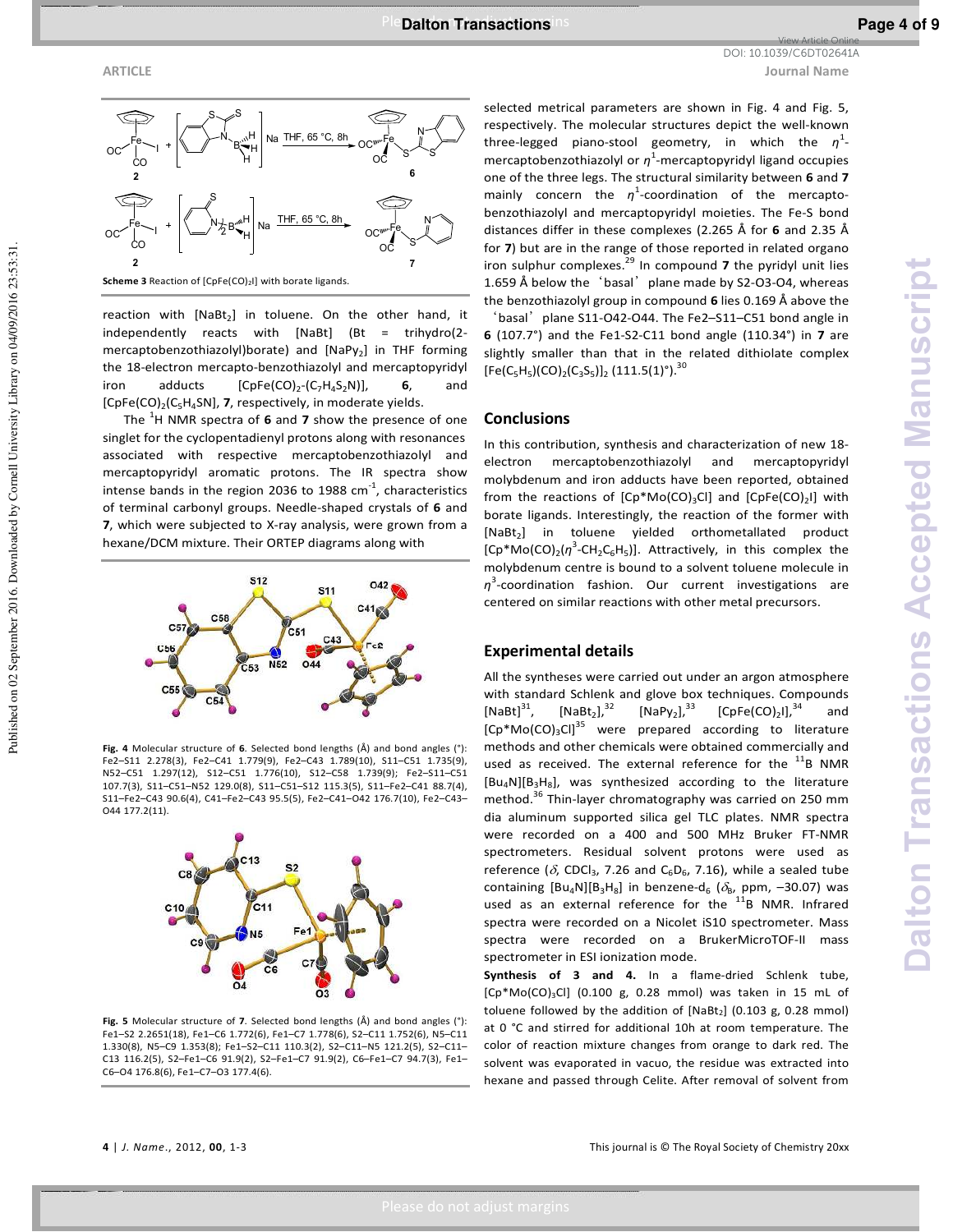filtrate, the residue was subjected to chromatographic workup using silica-gel TLC plates. Elution with hexane/DCM (80:20 v/v) yielded orange **3** (0.056 g, 43%) and yellow **4** (0.022 g, 20%).

**3**: HRMS (ESI<sup>+</sup>):  $m/z$  calculated for  $[C_{19}H_{19}M \text{0}NO_2S_2 + H]^+$ 455.9989, found 455.9998; <sup>1</sup>H NMR (500 MHz, CDCl<sub>3</sub>, 22 °C): *δ* = 7.64-7.17 (m, 4H, Ph), 1.86 (s, 15H, Cp\*);  $^{13}$ C NMR (125 MHz, CDCl3, 22 °C): *δ* = 261.6, 258.8 (CO), 176.6 (C=S), 150.4 (CN), 131.1 (CS), 126.0, 123.1, 121.8, 115.7 (Ph), 107.4 (C<sub>5</sub>Me<sub>5</sub>), 11.0 (C<sub>5</sub>Me<sub>5</sub>); IR (hexane, cm<sup>-1</sup>):  $\bar{v}$  = 2034, 1934 (CO).

**4**: HRMS (ESI<sup>+</sup>, additive: KI):  $m/z$  calculated for  $[C_{19}H_{22}MoO<sub>2</sub> + K]$ <sup>+</sup> 419.0310, found 419.0323; <sup>1</sup>H NMR (500 MHz, C<sub>6</sub>D<sub>6</sub>, 22 °C):  $\delta$  = 7.55-7.04 (m, 5H, Ph), 1.73 (s, 15H, Cp\*), 1.99 (m, 2H, CH<sub>2</sub>); <sup>13</sup>C NMR (125 MHz, C<sub>6</sub>D<sub>6</sub>, 22 °C): δ = 205.8 (CO), 127.4, 127.3, 125.5, 122.6, 121.2 (s,  $C_6H_5CH_2$ ), 107.1( $C_5Me_5$ ), 30.0 (s,  $C_6H_5CH_2$ ), 10.2 (C5*Me*5);<sup>13</sup>C –DEPT NMR (125 MHz, C6D6, 22 °C): *δ* = 125.5, 122.6, 121.2, 115.2, 30.0, 10.2; IR (hexane, cm<sup>-1</sup>):  $\bar{v}$  = 1941, 1845 (CO).

**Synthesis of 5.** In a flame-dried Schlenk tube,  $[CD^*MO(CO)_3Cl]$ (0.100 g, 0.28 mmol) was taken in 15 mL of toluene followed by the addition of  $[NaPy_2]$  (0.071 g, 0.28 mmol) stirred for 10h at room temperature. The color of reaction mixture was changes from orange to dark red. The solvent was evaporated in vacuo, residue was extracted into hexane and passed through Celite. After removal of solvent from filtrate, the residue was subjected to chromatographic workup using silica-gel TLC plates. Elution with hexane/DCM(80:20 v/v) yielded yellow **5** (0.063 g, 55%).

Note that compound **5** has been confirmed by comparing its Xray structure along with spectroscopic data reported earlier.<sup>25</sup>

**Synthesis of 6.** In a flame-dried Schlenk tube, [CpFe(CO)<sub>2</sub>I] (0.100 g, 0.33 mmol) was taken in 12 mL of THF followed by the addition of [NaBt] (0.067 g, 0.33 mmol) and stirred for additional 8h at 65 °C. The color of reaction mixture was changes from chocolate brown to orange red. The solvent was evaporated in vacuo, residue was extracted into hexane and passed through Celite. After removal of solvent from filtrate, the residue was subjected to chromatographic workup using silica-gel TLC plates. Elution with hexane/DCM (50:50 v/v) yielded orange **6** (0.036 g, 32%) and brown,  $[CpFe(CO)<sub>2</sub>]$ <sub>2</sub> (0.03 g, 26%).

**6**: HRMS (ESI<sup>+</sup>):  $m/z$  calculated for  $[C_{14}H_9FeNO_2S_2 + H]^+$  343.9502, found 343.9524;<sup>1</sup>H NMR (400 MHz, CDCl<sub>3</sub>,22 °C):  $\delta$  = 7.70-7.14 (m, 4H, Ph), 5.14 (s, 5H, Cp); <sup>13</sup>C NMR (100 MHz, CDCl3, 22 °C): *δ* = 211.9 (CO), 175.5, 154.3 (CS), 137.3 (CN), 125.2, 123.0, 120.2, 120.1 (Ph), 85.6 (s, Cp); IR (DCM, cm<sup>-1</sup>):  $\bar{v}$  = 2036, 1988 (CO).

**Synthesis of 7.** Complex 7 was synthesized from [CpFe(CO)<sub>2</sub>I] (0.100 g, 0.33 mmol) and  $[Na(py)_2]$  (0.084 g, 0.33 mmol) following similar reaction conditions of **6** (0.039 g, 41%).

**7**: HRMS (ESI<sup>+</sup>):  $m/z$  calculated for  $[C_{12}H_9FeNO_2S + H]^+$  287.9781, found 287.9765; <sup>1</sup>H NMR (400 MHz, CDCl<sub>3</sub>, 22 °C):  $\delta$  = 8.23-7.13 (m, 4H, Py), 5.02 (s, 5H, Cp); <sup>13</sup>C NMR (100 MHz, CDCl<sub>3</sub>, 22 °C): δ = 213.1 (CO), 158.8 (CS), 149.5 (CN), 137.4, 121.1, 119.6, (Py), 85.4 (s, Cp); IR (DCM,  $cm^{-1}$ ):  $\bar{v}$  = 2031, 1988 (CO).

#### **Computational details**

Density-functional theory (DFT) calculations were carried out on model compound **4'** (Cp analogue of **4**) using the Gaussian09 program package.<sup>37</sup> Geometry optimization was performed in gas phase (no solvent effect) using the hybrid functional B3LYP<sup>38</sup> and a combination of SDD<sup>39</sup> basis set for Mo and  $6-31G(d)$  basis set for rest of the atoms using the X-ray structure of **4** as starting geometry. In order to assess the nature of the stationary point on the potential energy surface, harmonic frequency calculations were performed at the same level of theory on the optimized geometry. Molecular structures and molecular orbitals were plotted with the GaussView program. The Wiberg bond indices (WBI)<sup>40</sup> were obtained from a natural bond orbital (NBO) analysis. $41$ 

#### **X-ray structure determination**

Crystallographic information for compounds **3**, **4**, **6** and **7** is given in Table 1. Crystal diffraction data of **3** and **4** were collected and integrated using a Bruker AXS Kappa APEXII diffractometer, with graphite monochromated Mo-K*α* (*λ* = 0.71073 Å) radiation at room temperature. Crystal diffraction data of **6** and **7** were collected and integrated using a D8 VENTURE Bruker AXS diffractometer, with multilayers monochromated Mo-K*α* (*λ* = 0.71073 Å) radiation at 150 K. The structures were solved by direct methods using SIR92 $42$  or SIR97 $43$  and refined using SHELXL-97. $44$ 

#### **Acknowledgements**

The authors greatly acknowledge the Indo-French Centre for Promotion of Advanced Research (IFCPAR) (Project No. 4405- 1) and Institute Research and Development Award (IRDA) (Project No: IRA/14-15/006/RESF/SGHO) for financial support. R.R. is thankful to the Doctoral School of Matter Sciences of the University of Rennes1, France, for her visit to Rennes, and K.M. thanks IIT Madras for a women post-doctoral fellowship.

#### **Notes and references**

‡The authors declare no competing financial interest.

- 1 (a) R. H. Crabtree, *Chem. Re*v*.*, 1995, **95**, 987−1007; (b) B. A. Arndtsen, R. G. Bergman, T. A. Mobley and T. H. Peterson, *Acc. Chem. Res.*, 1995, **28**, 154−162; (c) A. E. Shilov and G. B. Shulpin, *Chem. Re*v*.*, 1997, **97**, 2879−2932; (d) S. S. Stahl, J. A. Labinger and J. E. Bercaw, *Angew. Chem. Int. Ed.*, 1998, **37**, 2180−2192; (e) A. E. Shilov and G. B. Shulpin *Acti*v*ation and Catalytic Reactions of Saturated Hydrocarbons in the Presence of Metal Complexes*; Kluwer: Boston, 2000, Vol. **21**.
- 2 (a) L. Johansson, O. B. Ryan, C. Rømming and M. Tilset, *J. Am. Chem. Soc.*, 2001, **123**, 6579−6590; (b) W. V. Konze, B. L. Scott and J. G. Kubas, *J. Am. Chem. Soc.*, 2002, **124**, 12550−12556; (c) C. M. Norris, S. Reinartz, P. S. White and J. L. Templeton, *Organometallics*, 2002, **21**, 5649−5656; (d) C. M. Norris and J. L. Templeton, *Organometallics*, 2004, **23**, 3101−3104.
- 3 (a) M. Lersch and M. Tilset, *Chem. Re*v*.*, 2005, **105**, 2471−2526; (b) A. F. Heyduk, T. G. Driver, J. A. Labinger and J. E. Bercaw, *J. Am. Chem. Soc.*, 2004, **126**, 15034−15035; (c) T. G. Driver, M. W. Day, J. A. Labinger and J. E. Bercaw, *Organometallics*, 2005, **24**, 3644−3654.
- 4 (a) S. Reinartz, P. S. White, M. Brookhart and J. L. Templeton, *Organometallics*, 2001, **20**, 1709−1712; (b) S. Shimada, A. S. Batsanov, J. A. K. Howard and T. B. Marder, *Angew. Chem., Int. Ed.*, 2001, **40**, 2168−2171; (c) J. A. Labinger and J. E. Bercaw, *Nature*, 2002, **417**, 507−514; (d) D. Song and S. Wang, *Organometallics*, 2003, **22**, 2187−2189; (e) S-B. Zhao,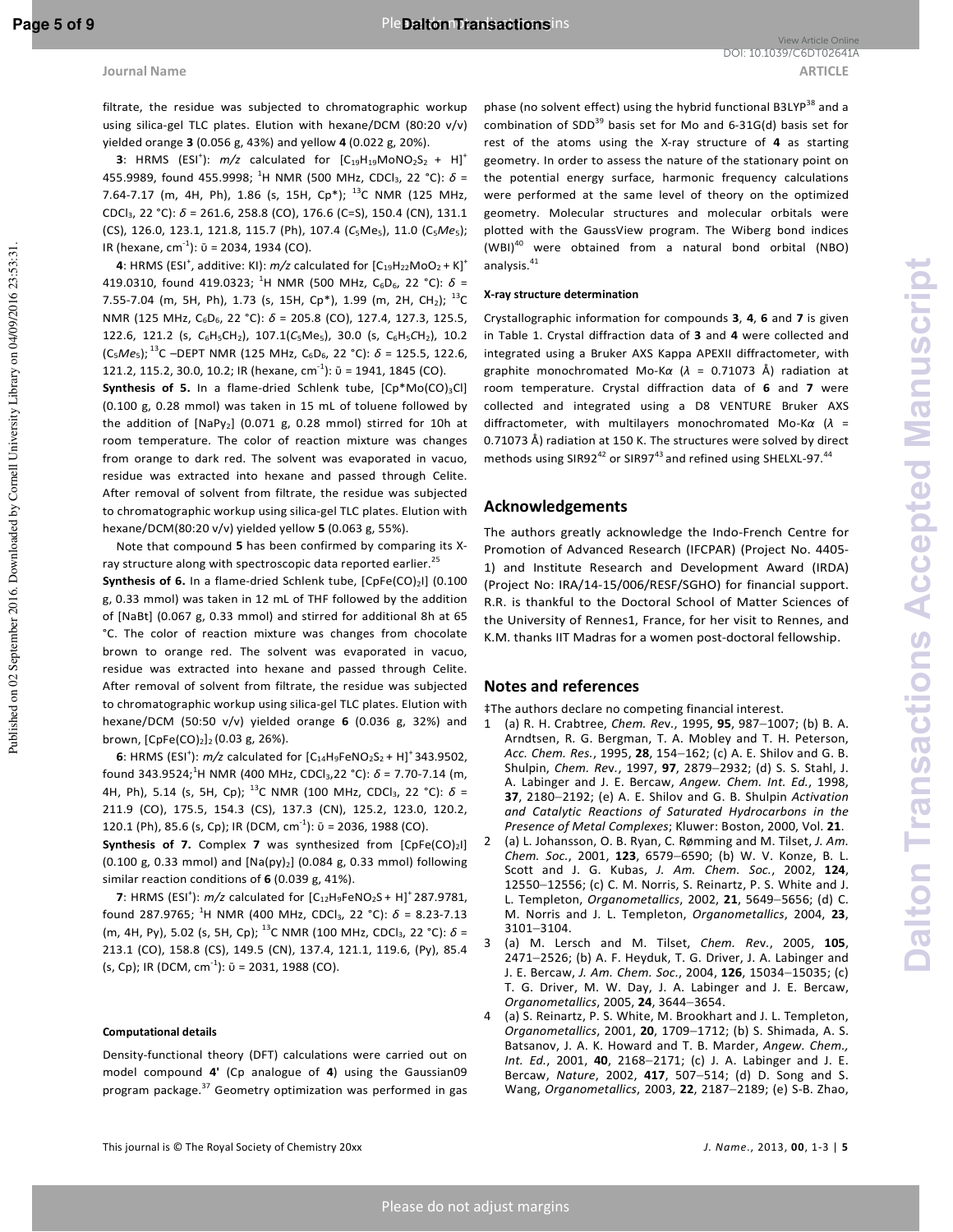Published on 02 September 2016. Downloaded by Cornell University Library on 04/09/2016 23:53:31

D. Song, W-L. Jia and S. Wang, *Organometallics*, 2005, **24**, 3290−3296; (f) N. Tsukada and J. F. Hartwig, *J. Am. Chem. Soc.*, 2005, **127**, 5022−5023; (g) F. Zhang, C. W. Kirby, D. W. Hairsine, M. C. Jennings and R. G. Puddephatt, *J. Am. Chem. Soc.*, 2005, **127**, 14196−14197.

- 5 (a) B. P. Cleary and R. Eisenberg, *Organometallics*, 1992, **11**, 2335−2337; (b) P. Burger and R. G. Bergman, *J. Am. Chem. Soc.*, 1993, **115**, 10462−10463. (c) B. P. Cleary and R. Eisenberg, *J. Am. Chem. Soc.*, 1995, **117**, 3510−3521; (d) C. N. Iverson and M. R. Smith, *J. Am. Chem. Soc.*, 1999, **121**, 7696−7697; (e) T. Ishiyama, J. Takagi, K. Ishida, N. Miyaura, N. R. Anastasi and J. F. Hartwig, *J. Am. Chem. Soc.*, 2002, **124**, 390−391; (f) G. Bhalla, X. Y. Liu, J. Oxgaard, W. A. Goddard and R. A. Periana, *J. Am. Chem. Soc.*, 2005, **127**, 11372−11389; (g) Y. Zhu, L. Fan, Ch-H. Chen, B. M. Finnell, S. R. Foxman and O. V. Ozerov, *Organometallics*, 2007, **26**, 6701−6703.
- 6 R. A. Baillie, T. Tran, K. M. Lalonde, J. Y. K. Tsang, M. E. Thibault, O. Brian, B. O. Patrick and P. Legzdins, *Organometallics*, 2012, **31**, 1055−1067.
- 7 L. Zhu, V. Yempally, D. Isrow, P. J. Pellechia and B. Captain, *J. Organomet. Chem.*, 2010, **695**, 1−5.
- 8 W. J. Evans, B. L. Davis, T. M. Champagne and J. W. Ziller, *Proc. Natl. Acad. Sci*. *USA*, 2006, **103**, 12678−12683.
- 9 (a) E. L. Werkema, R. A. Andersen, L. Maron and O. Eisenstein, *Dalton Trans.*, 2010, **39**, 6648−6660. (b) R. B. King and A. Fronzaglia, *J. Am. Chem. Soc.*, 1966, **88***,* 709–712. (c) F. A. Cotton and M. D. LaPrade, *J. Am. Chem. Soc.*, 1968, **90**, 5418–5422; (d) J. R. Bleeke, R. R. Burch, C. L. Coulman and B. C. Schardt, *Inorg. Chem.*, 1981, **20**, 1316−1318; (e) V. Galamb, G. Pályi, F. Ungváry, L. Markó, R. Boese and G. Schmid, *J. Am. Chem. Soc.*, 1986, **108**, 3344–3351; (f) H. Werner, M. Schäfer, O. Nürnberg and J. Wolf, *Chem. Ber.,* 1994, **127**, 27–38; (g) G. Gatti, J. A. López, C. Mealli and A. Musco, *J. Organomet. Chem.*, 1994, **483**, 77−89.
- 10 (a) S. Ghosh, X. Lei, M. Shang and T. P. Fehlner, *Inorg. Chem.*, 2000, **39**, 5373−5382; (b) S. Ghosh, A. M. Beatty and T. P. Fehlner, *Collect. Czech. Chem. Commun.*, 2002, **67**, 808−812; (c) S. K. Bose, K. Geetharani, B. Varghese, S. M. Mobin and S. Ghosh, *Chem. Eur. J.*, 2008, **14**, 9058−9064; (d) S. Sahoo, K. H. K. Reddy, R. S. Dhayal, S. M. Mobin, V. Ramkumar, E. D. Jemmis and S. Ghosh, *Inorg. Chem.*, 2009, **48**, 6509−6516; (e) K. Geetharani, S. K. Bose, G. Pramanik, T. K. Saha, V. Ramkumar and S. Ghosh, *Eur. J. Inorg. Chem.*, 2009, 1483−1487.
- 11 (a) S. Ghosh, M. Shang, Y. Li and T. P. Fehlner, *Angew. Chem. Int. Ed.*, 2001, **40**, 1125−1128; (b) S. Ghosh, B. C. Noll and T. P. Fehlner, *Angew. Chem. Int. Ed.*, 2005, **44**, 2916−2918; (c) S. K. Bose, K. Geetharani, V. Ramkumar, S. M. Mobin and S. Ghosh, *Chem. Eur. J.*, 2009, **15**, 13483−13490; (d) R. S. Dhayal, S. Sahoo, K. H. K. Reddy, S. M. Mobin, E. D. Jemmis and S. Ghosh, *Inorg. Chem.*, 2010, **49**, 900−904; (e) K. Geetharani, S. K. Bose, S. Sahoo and S. Ghosh, *Angew. Chem. Int. Ed.*, 2011, **50**, 3908−3911.
- 12 (a) S. Ghosh, B. C. Noll and T. P. Fehlner, *Angew. Chem. Int. Ed.*, 2005, **44**, 6568−6571; (b) S. K. Bose, K. Geetharani, S. Sahoo, K. H. K. Reddy, B. Varghese, E. D. Jemmis and S. Ghosh, *Inorg. Chem.*, 2011, **50**, 9414−9422; (c) D. K. Roy, S. K. Bose, R. S. Anju, V. Ramkumar and S. Ghosh, *Inorg. Chem.*, 2012, **51**, 10715−10722; (d) D. K. Roy, S. K. Bose, R. S. Anju, B. Mondal, V. Ramkumar and S. Ghosh, *Angew. Chem. Int. Ed.*, 2013, **52**, 3222−3226; (e) D. K. Roy, B. Mondal, P. Shankhari, R. S. Anju, K. Geetharani, S. M. Mobin and S. Ghosh, *Inorg. Chem.*, 2013, **52**, 6705−6712.
- 13 (a) S. Ghosh, M. Shang and T. P. Fehlner, *J. Am. Chem. Soc.*, 1999, **121**, 7451−7452; (b) S. Ghosh, X. Lei, C. L. Cahill and T. P. Fehlner, *Angew. Chem. Int. Ed.*, 2000, **39**, 2900−2902; (c) S. Ghosh, A. L. Rheingold and T. P. Fehlner, *Chem. Commun.*,

2001, 895−896; (d) S. Ghosh, A. M. Beatty and T. P. Fehlner, *Angew. Chem. Int. Ed.*, 2003, **42**, 4678−4680; (e) S. K. Bose, K. Geetharani, B. Varghese and S. Ghosh, *Inorg. Chem.*, 2010 **49**, 6375−6377; (f) K. Geetharani, S. K. Bose, S. Sahoo, B. Varghese, S. M. Mobin and S. Ghosh. *Inorg. Chem*., 2011, **50**, 5824−5832.

- 14 (a) S. Ghosh, B. C. Noll and T. P. Fehlner, *Dalton Trans.*, 2008, 371−378; (b) K. Geetharani, S. K. Bose, B. Varghese and S. Ghosh, *Chem. Eur. J.*, 2010, **16**, 11357−11366; (c) S. K. Bose, K. Geetharani, B. Varghese and S. Ghosh, *Inorg. Chem.*, 2011, **50**, 2445−2449; (d) K. Geetharani, V. Ramkumar and S. Ghosh, *Organometallics*, 2012, **31**, 6381−6387; (e) R. S. Anju, D. K. Roy, K. Geetharani, B. Mondal, B. Varghese and S. Ghosh, *Dalton Trans.*, 2013, **42**, 12828−12831; (f) D. Sharmila, B. Mondal, R. Ramalakshmi, S. Kundu, B. Varghese and S. Ghosh, *Chem. Eur. J*., 2015, **21**, 5074−5083.
- 15 S. K. Bose, K. Geetharani and S. Ghosh, *Chem. Commun.*, 2011, **47***,* 11996−11998.
- 16 (a) R. S. Anju, D. K. Roy, B. Mondal, K. Yuvaraj, C. Arivazhagan, K. Saha, B. Varghese and S. Ghosh*, Angew. Chem. Int. Ed.*, 2014, **53**, 2873−2877; (b) D. K. Roy, B. Mondal, R. S. Anju and S. Ghosh, *Chem. Eur. J*., 2015, **21**, 3640−3648; (c) D. K. Roy, A. De, S. Panda, B. Varghese and S. Ghosh, *Chem. Eur. J.*, 2015, **21**, 13732−13738.
- 17 R. Ramalakshmi, K. Saha, D. K. Roy, B. Varghese, A. K. Phukan and S. Ghosh, *Chem. Eur. J.*, 2015, **21**, 17191−17195.
- 18 (a) F. C. Rix, M. Brookhart and P. S. White, *J. Am. Chem. Soc.*, 1996, **118**, 2436−2448; (b) A. M. LaPointe, F. C. Rix and M. Brookhart, *J. Am. Chem. Soc.*, 1997, **119**, 906−907; (c) K. Nozaki, H. Komaki, Y. Kawashima, T. Hiyama and T. Matsubara, *J. Am. Chem. Soc.*, 2001, **123**, 534−544; (d) U. Nettekoven and J. F. Hartwig, *J. Am. Chem. Soc.*, 2002, **124**, 1166−1167.
- 19 (a) N. H. Dryden, P. Legzdins, J. Trotter and V. C. Yee, *Organometallics*, 1991, **10**, 2857−2870.
- 20 N. H. Dryden, P. Legzdins, E. C. Phillips, J. Trotter and V. C. Yee, *Organometallics*, 1990, **9**, 882−884.
- 21 M. P. Coles, C. I. Dalby, V. C. Gibson, W. Clegg and M. R. J. Elsegood, *J. Chem. Soc. Chem. Commun.*, 1995, 1709−1711.
- 22 Y. Rong, A. Al-Harbi and G. Parkin, *Organometallics*, 2012, **31**, 8208−8217.
- 23 A. Davison and W. C. Rode, *Inorg. Chem.*, 1967, **6**, 2124−2125.
- 24 P. Kubácek, R. Hoffmann and Z. Havlas, *Organometallics*, 1982, **1***,* 180−188.
- 25 Y. Kanno, T. Komuro and H. Tobita, *Organometallics*, 2015, **34**, 3699−3705.
- 26 Md. A. Chowdhury, S. Rajbangshi, M. Karim, S. Ghosh, S. EKabir, A. Siddiquee, V. N. Nesterov and M. G. Richmond, *Inorg. Chim. Acta*., 2015, **434**, 97−103.
- 27 N. Begum, S. E. Kabir, G. M. G-Hossain, A. F. M. M-Rahman and E. Rosenberg, *Organometallics*, 2005, **24**, 266−271.
- 28 Y. Shi, G. Cheng, S. Lu, H. Guo, Q. Wu, X. Huang and N. Hu, *J. Organomet. Chem*., 1993, **455**, 115−120.
- 29 (a) I. Kovács, F. Bélanger-Gariépy and A. Shaver, *Inorg. Chem.*, 2003, **42**, 2988−2991; (b) M. El-khateeb, A. Shaver and A. -M. Lebuis, *J. Organomet. Chem*., 2001, **622**, 293−296.
- 30 G.–e. Matsubayashi, T. Ryowa, H. Tamura, M. Nakano and R. Arakawa, *J. Organomet. Chem*., 2002, **645**, 94−100.
- 31 L. Maria, A. Paulo, I. C. Santos, I. Santos, P. Kurz, B. Spingler and R. Alberto, *J. Am. Chem. Soc.*, 2006, **128**, 14590−14598.
- 32 M. Imran, B. Neumann, H-G. Stammler, U. Monkowius, M. Ertl and N. W. Mitzel, *Dalton Trans.*, 2014, **43**, 1267−1278.
- 33 G. Dyson, A. Hamilton, B. Mitchell and G. R. Owen, *Dalton Trans.*, 2009, 6120−6126.
- 34 C. Diaz, N. Cabezas and F. Mendizabal, *Bol. Soc. Chil. Quim*., 2002, **47**, 213−220.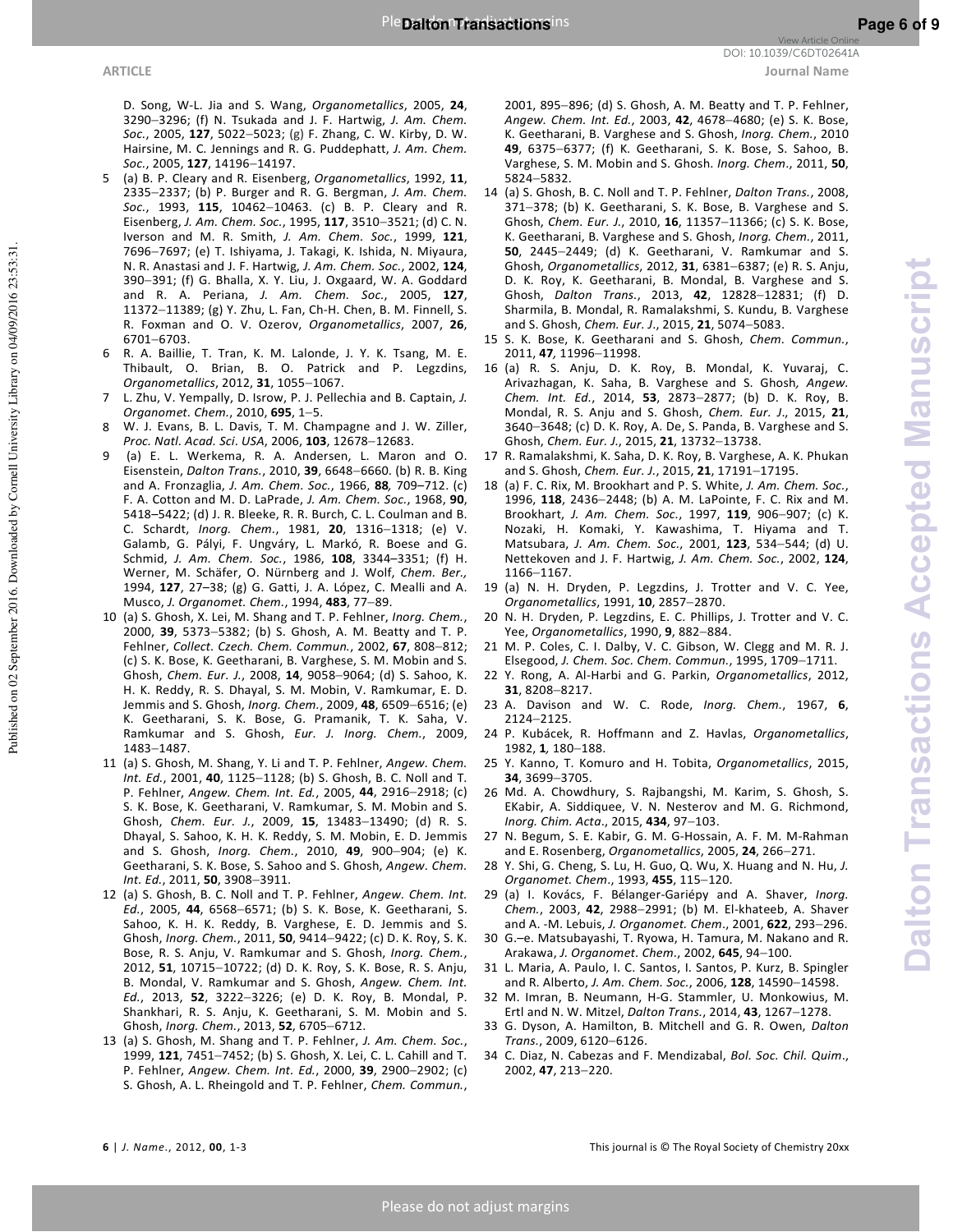- 35 P. Leoni, E. Grilli, M. Pasquali and M. Tomassini, *J. Chem. Soc. Dalton Trans.*, 1986, 1041−1043.
- 36 G. E. Ryschkewitsch and K. C. Nainan, *Inorg. Synth.*, 1974, **15**, 113−114.
- 37 M. J. Frisch, G. W. Trucks, H. B. Schlegel, G. E. Scuseria, M. A. Robb, J. R. Cheeseman, G. Scalmani, V. Barone, B. Mennucci, G. A. Petersson, H. Nakatsuji, M. Caricato, X. Li, H. P. Hratchian, A. F. Izmaylov, J. Bloino, G. Zheng, J. L. Sonnenberg, M. Hada, M. Ehara, K. Toyota, R. Fukuda, J. Hasegawa, M. Ishida, T. Nakajima, Y. Honda, O. Kitao, H. Nakai, T. Vreven, J. A. Jr. Montgomery, J. E. Peralta, F. Ogliaro, M. Bearpark, J. J. Heyd, E. Brothers, K. N. Kudin, V. N. Staroverov, T. Keith, R. Kobayashi, J. Normand, K. Raghavachari, A. Rendell, J. C. Burant, S. S. Iyengar, J. Tomasi, M. Cossi, N. Rega, J. M. Millam, M. Klene, J. E. Knox, J. B. Cross, V. Bakken, C. Adamo, J. Jaramillo, R. Gomperts, R. E. Stratmann, O. Yazyev, A. J. Austin, R. Cammi, C. Pomelli, J. W. Ochterski, R. L.Martin, K. Morokuma, V. G. Zakrzewski, G. A. Voth, P. Salvador, J. J. Dannenberg, S. Dapprich, A. D. Daniels, O. Farkas, J. B. Foresman, J. V. Ortiz, J. Cioslowski and D. J. Fox, *Gaussian 09, Revision B.01*, Gaussian, Inc., Wallingford CT, 2010.
- 38 (a) A. D. Becke, *J. Chem. Phys.*, 1993, **98**, 5648−5652; (b) C. Lee, W. Yang and R. G. Parr, *Phys. Rev. B*, 1988, **37**, 785−789. (c) A. D. Becke, *Phys. Rev. A*, 1988, **38**, 3098−3100.
- 39 M. Dolg, U. Wedig, H. Stoll and H. Preuss, *J. Chem. Phys.*, 1987, **86**, 866−872.
- 40 K. Wiberg, *Tetrahedron*, 1968, **24**, 1083−1096.
- 41 (a) A. E. Reed, L. A. Curtiss and F. Weinhold, *Chem. Rev.*, 1988, **88**, 899−926; (b) F. C. Weinhold and R. Landis, *Valency and bonding: A natural bond orbital donor-acceptor perspective;* Cambridge University Press: Cambridge; U. K, 2005.
- 42 A. Altomare, G. Cascarano, C. Giacovazzo, A. Guagliardi, M. C. Burla, G. Polidori and M. Camalli, *J. Appl. Cryst.*, 1994, **27**, 435.
- 43 A. Altomare, M. C. Burla, M. Camalli, G. Cascarano, C. Giacovazzo, A. Guagliardi, A. G. G. Moliterni, G. Polidori and R. Spagna, *J. Appl. Cryst.*, 1999, **32**, 115.
- 44 G. M. Sheldrick, *Acta. Cryst.* 2008, *A64*, 112−122.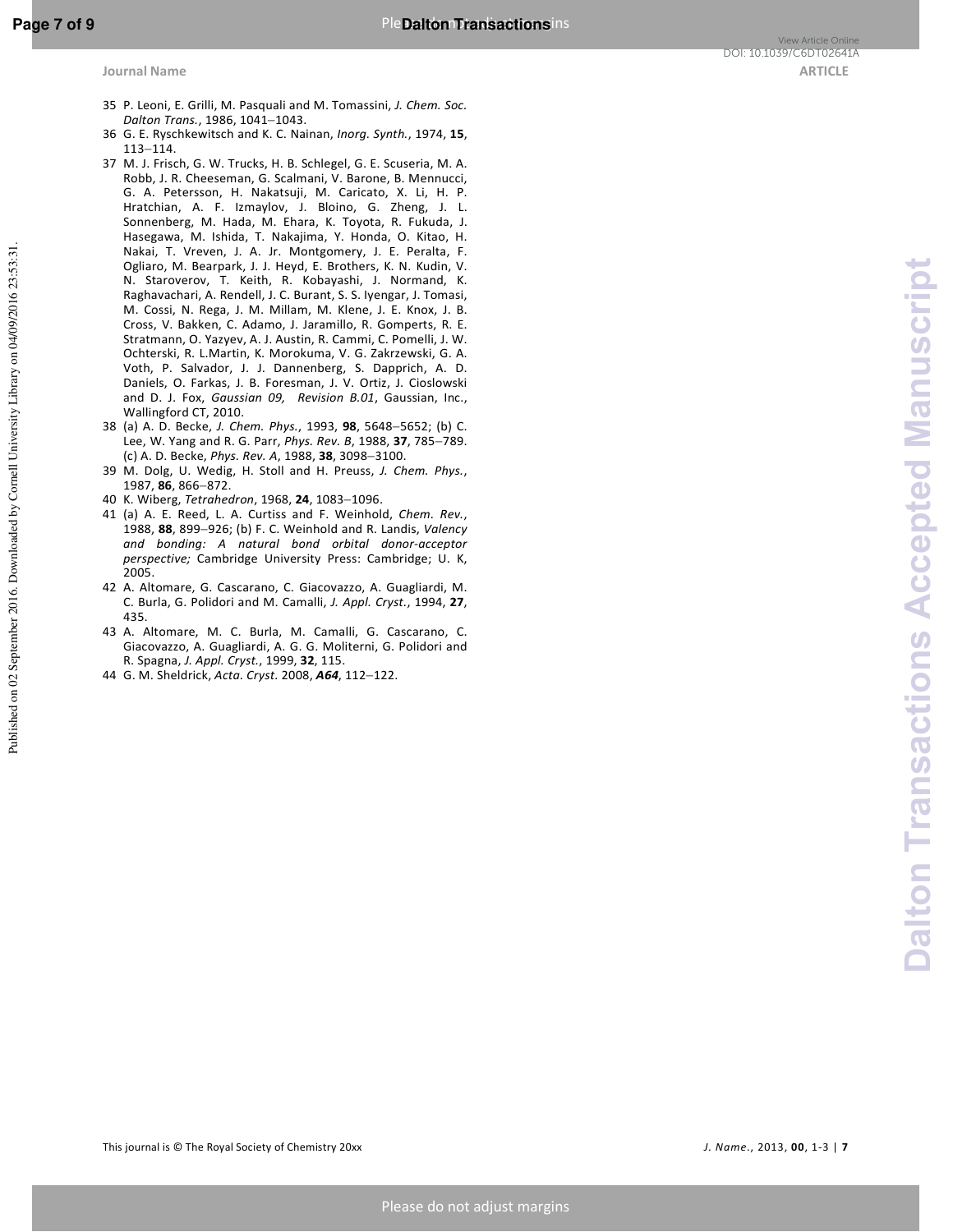# **Journal Name**

# ARTICLE

|                                         | 3                                               | 4                  | 6                           | $\overline{7}$                  |
|-----------------------------------------|-------------------------------------------------|--------------------|-----------------------------|---------------------------------|
| CCDC no.                                | 1451372                                         | 1451371            | 1451373                     | 1451374                         |
| <b>Empirical formula</b>                | $C_{19}H_{19}$ MoNO <sub>2</sub> S <sub>2</sub> | $C_{19}H_{22}MoO2$ | $C_{42}H_{27}Fe_3N_3O_6S_6$ | $C_{12}H_9$ FeNO <sub>2</sub> S |
| Formula weight                          | 453.41                                          | 378.30             | 1029.57                     | 287.11                          |
| Crystal system                          | Triclinic                                       | Triclinic          | Orthorhombic                | Triclinic                       |
| Space group                             | $P-1$                                           | $P-1$              | Pna2 <sub>1</sub>           | $P-1$                           |
| a (Å)                                   | 7.6144(3)                                       | 9.1583(9)          | 54.393(3)                   | 7.3073(10)                      |
| <i>b</i> (Å)                            | 8.3214(4)                                       | 10.0150(8)         | 8.1444(4)                   | 7.4344(12)                      |
| $c(\text{\AA})$                         | 16.6856(7)                                      | 10.7858(5)         | 9.4966(4)                   | 11.3494(17)                     |
| $\alpha$ (°)                            | 77.412(2)                                       | 66.836(6)          | 90.00                       | 96.919(5)                       |
| $\beta$ (°)                             | 88.615(2)                                       | 73.262(7)          | 90.00                       | 98.640(5)                       |
| $\gamma$ (°)                            | 66.580(2)                                       | 72.681(8)          | 90.00                       | 100.293(5)                      |
| $V(\AA^3)$                              | 944.52(7)                                       | 851.67(13)         | 4207.0(3)                   | 592.84(15)                      |
| $\boldsymbol{Z}$                        | $\overline{2}$                                  | $\overline{2}$     | $\overline{4}$              | $\overline{2}$                  |
| $D_{\text{calc}}(g/cm^3)$               | 1.594                                           | 1.475              | 1.626                       | 1.608                           |
| F(000)                                  | 460                                             | 388                | 2088                        | 292                             |
| $\mu$ (mm <sup>-1</sup> )               | 0.927                                           | 0.774              | 1.371                       | 1.434                           |
| $\vartheta$ Range (°)                   | 2.922-27.479                                    | 3.977-25.000       | 2.915-27.484                | 3.122-27.509                    |
| no. of reflections collected            | 4307                                            | 2974               | 8608                        | 2689                            |
| no. of unique reflns $[1 > 2\sigma(1)]$ | 3774                                            | 2561               | 8185                        | 2399                            |
| goodness-of-fit on $F^2$                | 1.052                                           | 1.018              | 1.133                       | 1.283                           |
| R1, $wR2$ [ $l > 2\sigma(l)$ ]          | 0.0342, 0.0705                                  | 0.0437, 0.1004     | 0.0717, 0.1761              | 0.0698, 0.2165                  |
| R1, wR2 (all data)                      | 0.0410, 0.0732                                  | 0.0526, 0.1095     | 0.0747, 0.1777              | 0.0771, 0.2198                  |